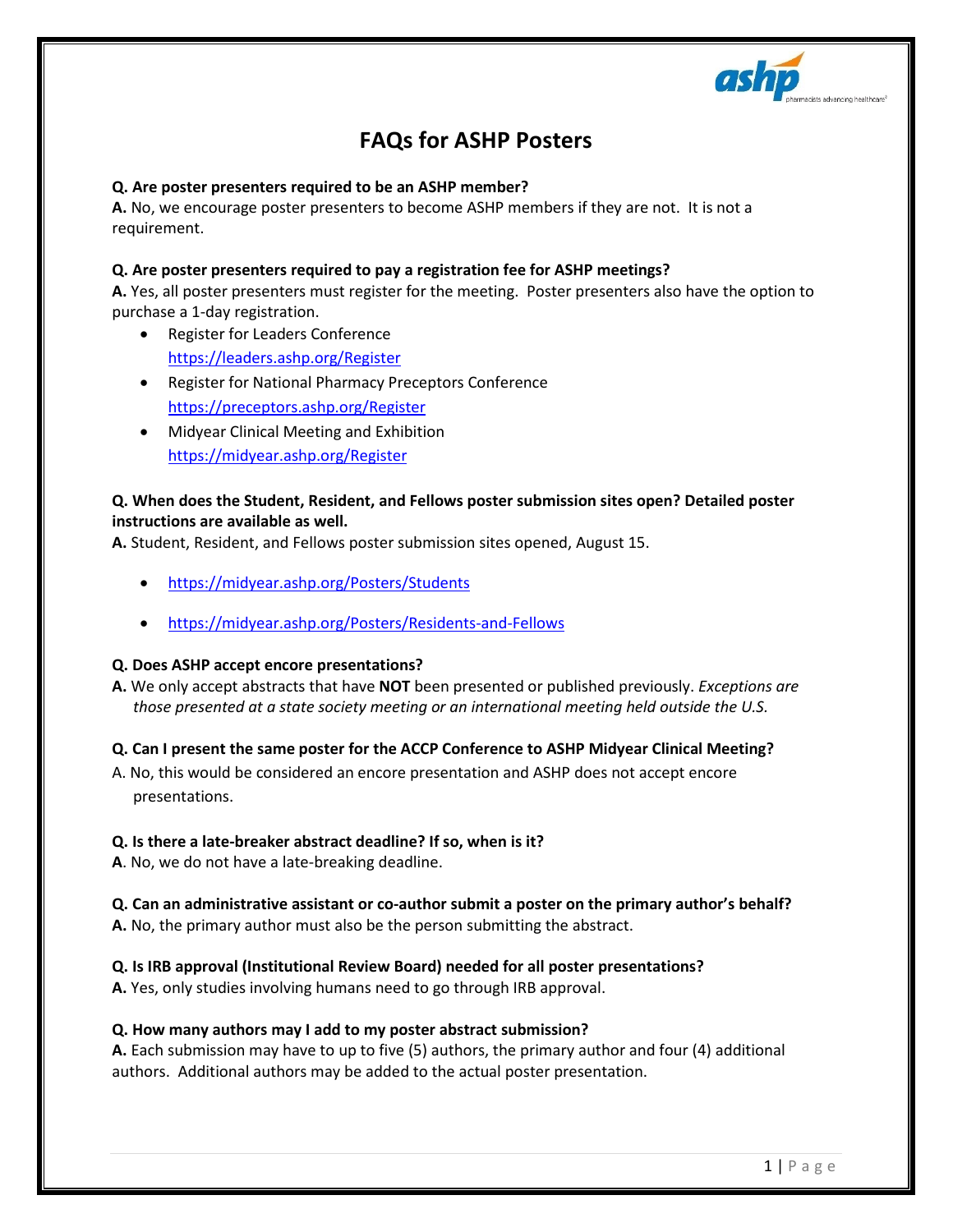# **Q. Can the primary author add an additional author after the submission site closes?**

**A.** No, the primary author may add additional authors to the poster presentation only.

# **Q. Can the primary author edit the poster abstract after it has been submitted?**

**A.** Yes, edits can be made prior to the submission deadline. Edits cannot be made after the poster submission deadline.

## **Q. How can I confirm that my poster submission was received?**

**A.** If you received an email confirmation after submitting your poster abstract, ASHP received your submission.

# **Q. If a professional poster presenter submits multiple posters; will they be scheduled during the same time and located directly beside each other?**

**A.** It depends, primary authors that submit multiple posters under the same category will be scheduled directly beside each other. Posters submitted under a different category will not.

## **Q. How can I withdraw my poster abstract after it has been submitted?**

**A.** The primary author must send a withdrawal request to[: posters@ashp.org.](mailto:posters@ashp.org) *Please include your full name, presentation title, and submission ID number in all correspondence*.

## **Q. May I retract a poster that has been published in ASHP publications?**

**A.** Abstracts that have been published may only be retracted from the mobile app.

## **Q. Are there instructions on how to prepare my poster?**

**A.** Instructions on preparing your poster presentation is located in the Poster Presenter Handbook for All Presenters. Visit ASHP Get Involved page: [\(https://www.ashp.org/Meetings-and-Events/Get-](https://www.ashp.org/Meetings-and-Events/Get-Involved-in-a-Meeting/Midyear-Clinical-Meeting-and-Exhibition/MCM19-Poster-Information)[Involved-in-a-Meeting/Midyear-Clinical-Meeting-and-Exhibition/MCM19-Poster-Information\)](https://www.ashp.org/Meetings-and-Events/Get-Involved-in-a-Meeting/Midyear-Clinical-Meeting-and-Exhibition/MCM19-Poster-Information).

# **Q. Is the ASHP logo required for poster presenters?**

**A.** No, the ASHP logo is not required.

# **Q. What size poster should I prepare for presentation?**

**A.** Posters should be no larger than (42" Tall X 90" Wide). *The actual poster board is 4 feet high by 8 feet wide.* 

### **Q. Can students and residents submit more than (1) poster abstract for the Midyear Clinical Meeting?**

**A.** Students & Residents are only allowed to submit one poster per primary author. However, they may be a co-author on multiple posters.

### **Q. Can a preceptor or residency director submit a student or resident poster?**

**A.** No, the preceptor or residency director may be the co-author on a student or resident poster.

# **Q. Can students submit a Research-in-progress poster?**

**A.** No

**Q. Can residents and fellows submit a Research-in-Progress poster?**

**A.** Yes

### **Q. When are student poster presenters notified of acceptance or rejected?**

**A.** Notifications will be emailed to the primary author only on October 21. Visit:<https://midyear.ashp.org/Posters/Students> to access poster listings by Primary Author Last Name on October 21.